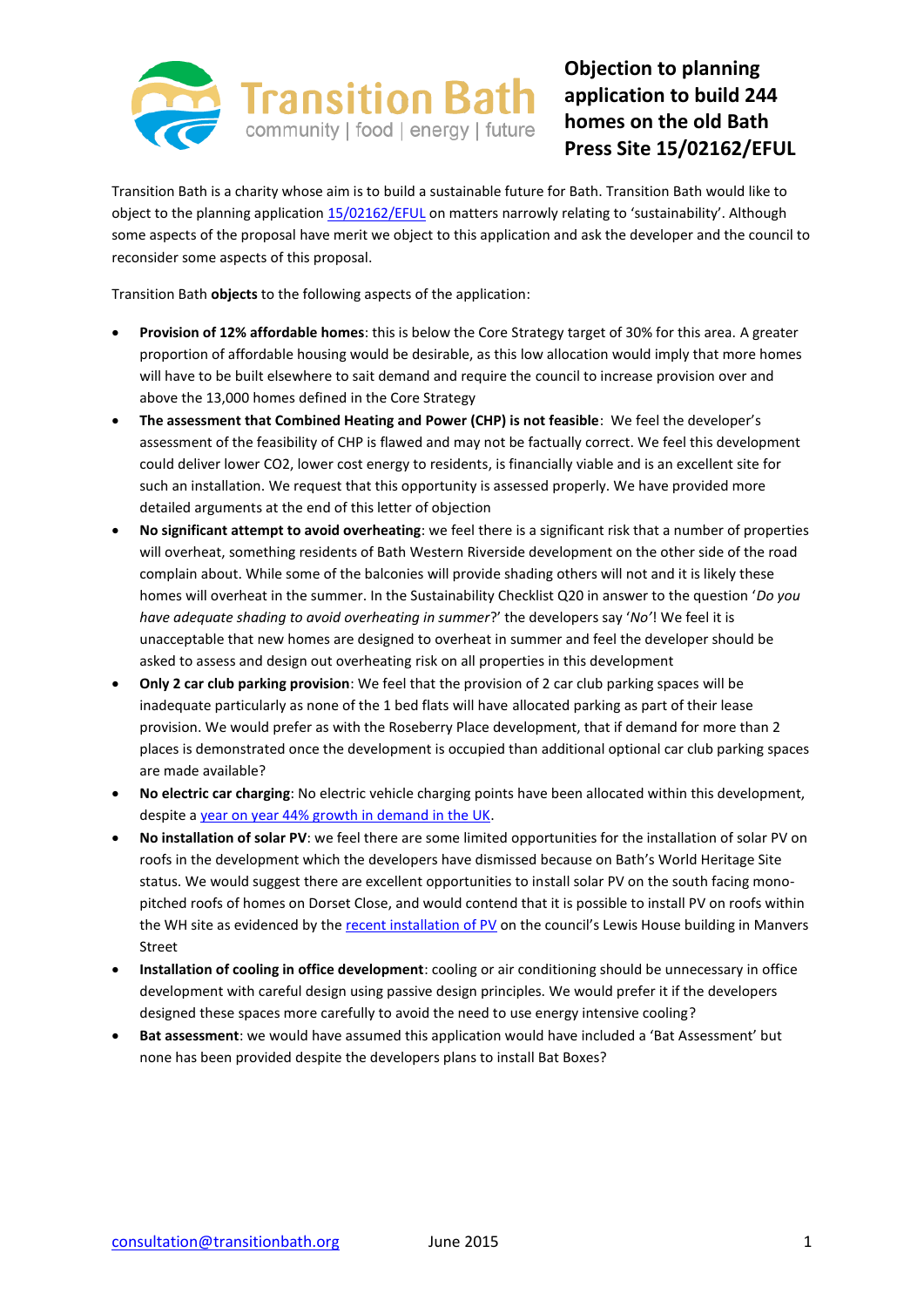

Transition Bath **commends** this application for the following:

- **The provision of secure bike storage**: we welcome the provision of 301/386 secure bicycle parking spaces
- **Use of MVHR**: We welcome the provision of Mechanical Ventilation and Heat Recovery (MVHR) as a way of improving their energy efficiency and mitigating the effects of air and noise pollution
- **High housing density**: We support the high density of this development of 244 homes more than that envisaged by the council's Placemaking Plan as it will alleviate the pressure to build on other sites in the city and also in the green belt. However we would have liked to see slightly more provision of office accommodation and slightly less residential on this site to provide a better balance of housing and work space within this development. We don't consider there is adequate space for home work facilities in the 50  $m<sup>2</sup>$  1 bed flats as the developer contends
- **Green roofs**: while supportive of the plan to install garden terraces and micro-allotments on rooftops towards the south of the development we would have liked to see similar provision to the north of the development where green/brown roofscapes are currently being proposed?
- Air permeability: we support proposed air permeability levels of 3 m<sup>3</sup>/m<sup>2</sup>/hr for this development, which is at a level which is compatible with MVHR, and will reduce noise and air pollution
- **Access to electric bike hire scheme**: we are supportive of this 1 year offer to new residents, but there is some uncertainty as to whether these are electric or just normal human powered bicycles?

We also have the following **comments**:

- We are not convinced that thermal bridging Y values of 0.08 can be achieved if the proposed balconies are installed
- The Energy Assessment states that windows with U values of 1.4 W/m<sup>2</sup>/K will be installed, we don't believe this is possible for the Crittall windows which will be installed on some of the properties. The manufacturers, Crittall, state that the best their windows can achieve is 1.7 W/m<sup>2</sup>/K. On this basis the Energy Assessment may be flawed and perhaps will not meet minimum building standards for energy efficiency?

## **Conclusion**

Overall we strongly object to this proposal and request that the council reject this application and ask the developers to resubmit including

- More than 12% affordable homes
- Homes which won't overheat in the summer
- CHP heating, or as a minimum strong justification why it can't be installed and perhaps solar PV on some roofs, both of which would significantly reduce the CO2 emissions from the site and reduce residents energy bills
- Greater car club allocation and electric vehicle charging points

## **More detailed comments on the developer's rejection of Combined Heat and Power (CHP)**